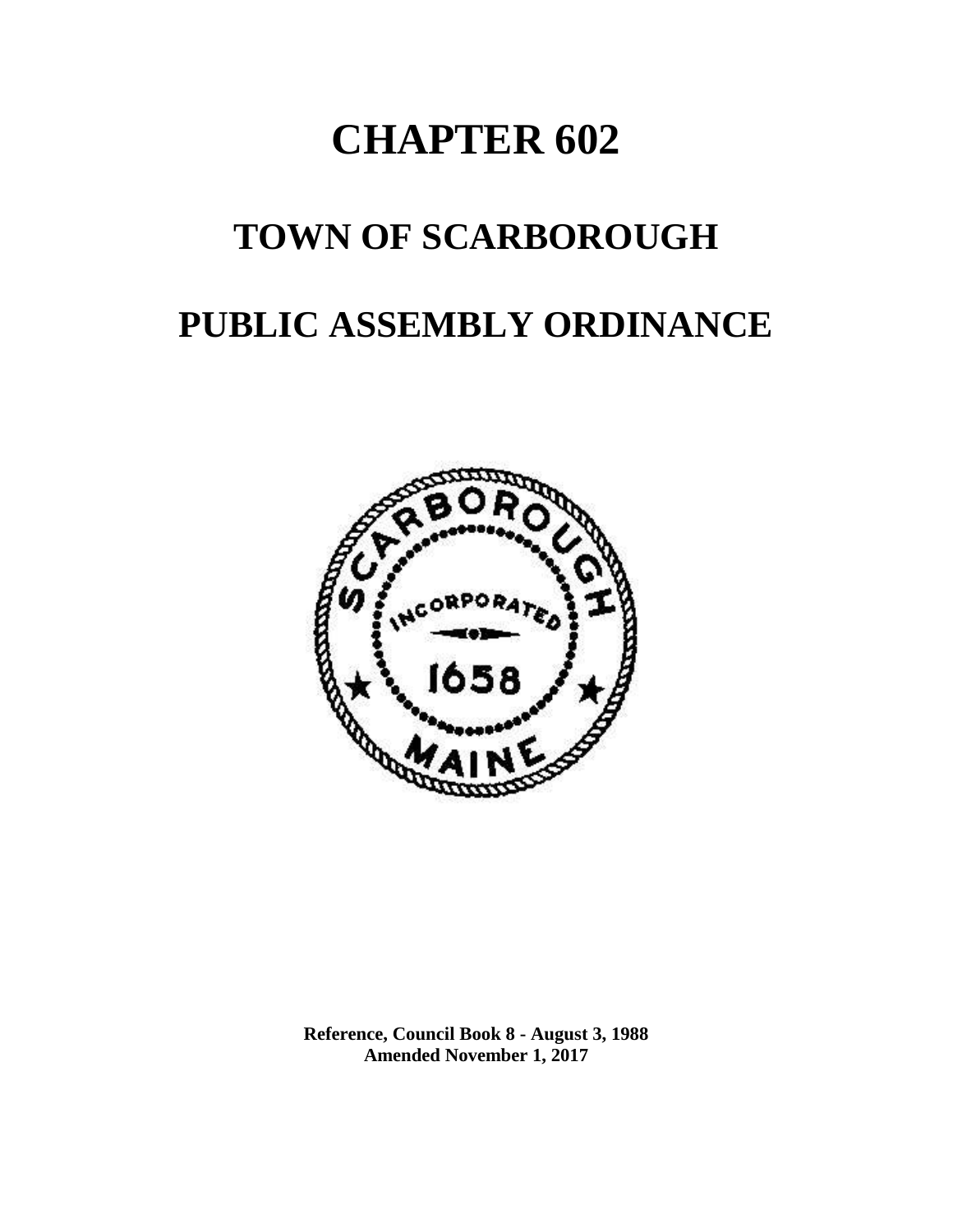### **TABLE OF CONTENTS**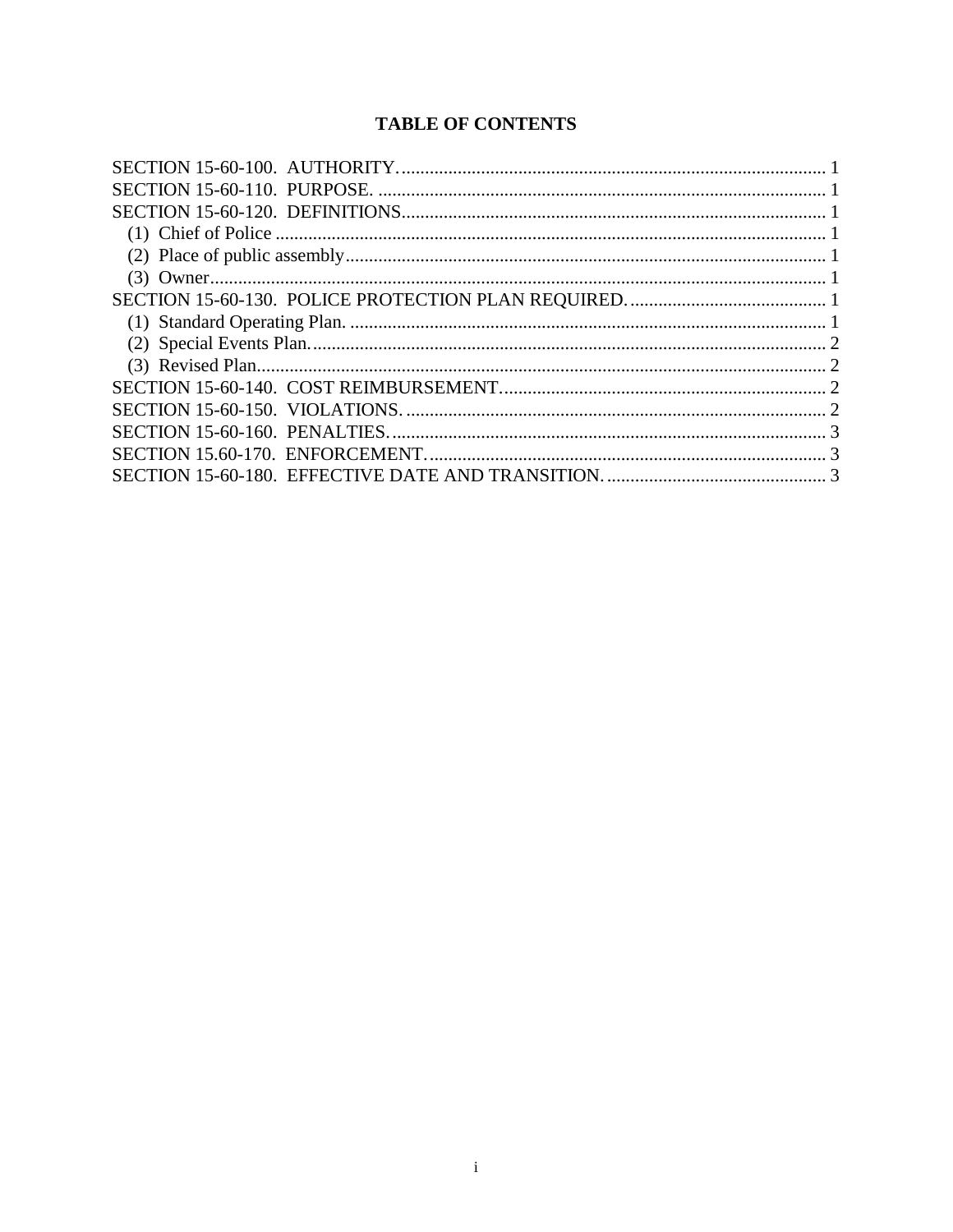#### **CHAPTER 602 PUBLIC ASSEMBLY ORDINANCE FOR THE TOWN OF SCARBOROUGH, MAINE**

#### <span id="page-2-0"></span>**SECTION 15-60-100. AUTHORITY.**

This Ordinance is adopted pursuant to Home Rule Powers as provided for in Article VIII, Part Second of the Constitution of the State of Maine and 30-A M.R.S.A. §4101.

#### <span id="page-2-1"></span>**SECTION 15-60-110. PURPOSE.**

The purposes of this Ordinance include:

(1) Protection of the public health, safety and welfare by insuring that adequate police protection is provided in places where large numbers of people are assembled.

(2) Reimbursement from owners of places of public assembly of the costs of providing police protection, so that the operation of places which create a unique and specific demand for police protection does not create an unreasonable financial burden on the residents of the Town of Scarborough.

#### <span id="page-2-3"></span><span id="page-2-2"></span>**SECTION 15-60-120. DEFINITIONS.**

(1) Chief of Police

Means the Chief of the Scarborough Police Department or her/his designated agent.

#### <span id="page-2-4"></span>(2) Place of public assembly

Means a building, structure, room or interior or exterior space which is used for the gathering or assemblage of 100 or more persons for any purpose including, without limitation, recreational, educational, political, social or amusement purposes, or for the consumption of food or drink, and includes any connected room or space which has a common entrance.

<span id="page-2-5"></span>(3) Owner

Means the owner, lessee, licensee or occupant in control of the place of public assembly, or any other person who operates the place of public assembly.

#### <span id="page-2-7"></span><span id="page-2-6"></span>**SECTION 15-60-130. POLICE PROTECTION PLAN REQUIRED.**

#### (1) Standard Operating Plan.

No person shall operate a place of public assembly within the Town of Scarborough without adopting and implementing a standard operating plan approved by the Chief of Police to provide police protection during the normal operating hours of the place of public assembly. Such plan may include use of Town of Scarborough police officers, private security personnel or employees of the place of public assembly, in such numbers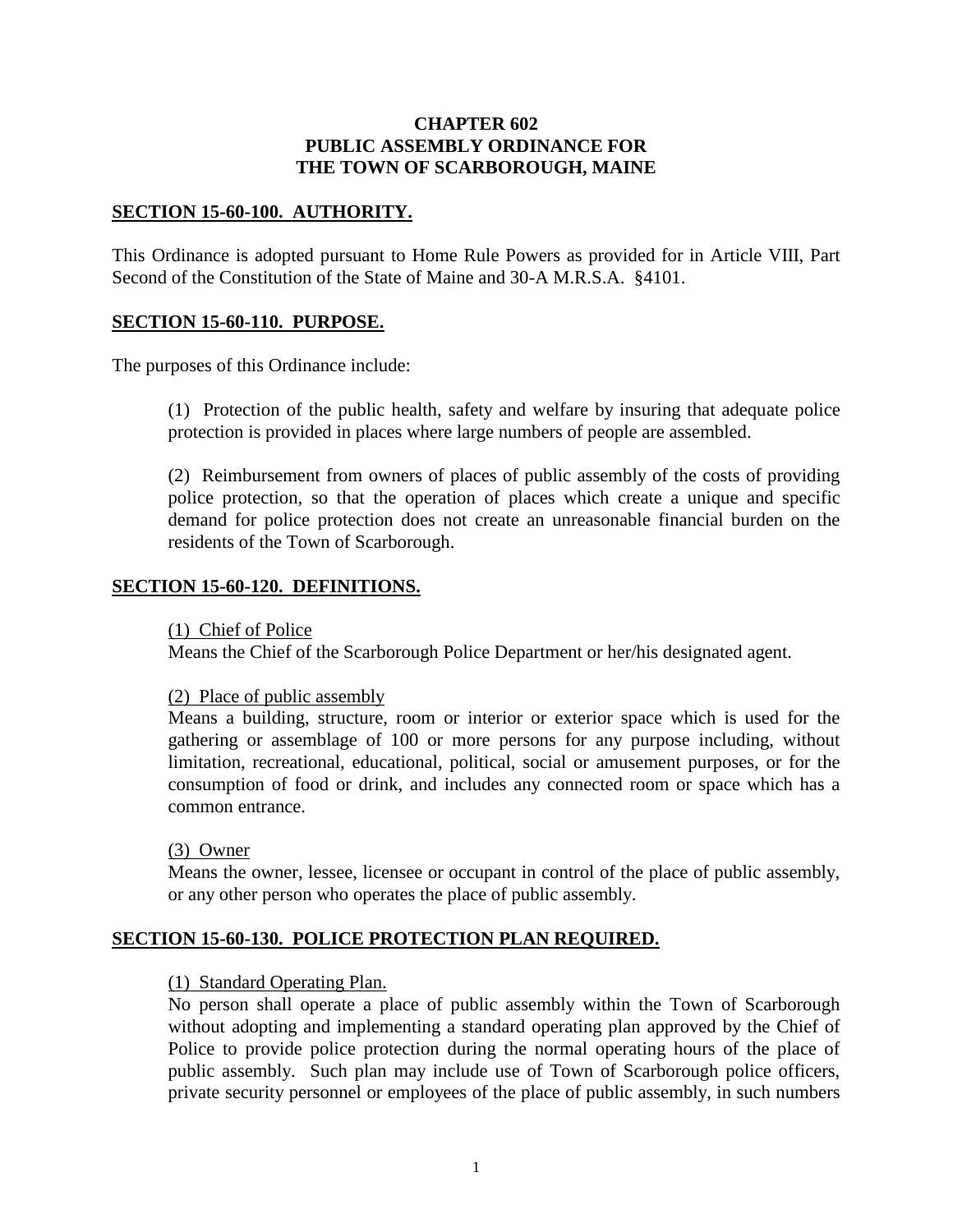as the Chief of Police considers necessary for the protection of the public. Where Town of Scarborough police officers are used, the Chief of Police shall designate the officers to be assigned. The Chief of Police may also determine that, because of the circumstances of a particular place of public assembly, the availability of the Scarborough Police Department to respond to calls for assistance shall constitute the approved standard operating plan. In approving a standard operating plan, the Chief of Police shall consider both the public safety and the reasonable costs to the owner.

#### <span id="page-3-0"></span>(2) Special Events Plan.

Any owner of a place of public assembly for which a standard operating plan has been approved pursuant to Section 15-60-130(1) but who proposes a special event or activity which is likely to result in substantially greater attendance than is contemplated in the standard operating plan and any person who does not ordinarily operate a place of public assembly but who proposes a special event or activity which will cause his premises to become a place of public assembly on a temporary basis, must adopt and implement a special events plan approved by the Chief of Police. The Chief of Police shall approve a special events plan under the same terms and conditions as apply to standard operating plans pursuant to Section 15-60-130(1).

#### <span id="page-3-1"></span>(3) Revised Plan.

If at any time the Chief of Police determines that public safety problems have occurred or can reasonably be anticipated to occur at a place of public assembly with a previously approved plan under Section 15-60-130(1) or Section 15-60-130(2), the Chief of Police may require the owner to adopt and implement a revised plan for police protection, providing for such additional protection as the Chief of Police deems necessary to deal with the public safety problems experienced or anticipated.

#### <span id="page-3-2"></span>**SECTION 15-60-140. COST REIMBURSEMENT.**

Where police officers of the Town of Scarborough are used in implementation of a police protection plan pursuant to Section 15-60-130 of this Ordinance, the owner of the place of public assembly shall, within 30 days of receipt of a bill therefor, reimburse the Town of Scarborough for the wages paid to such police officers in implementing such plan for such owner. Bills not paid within 30 days shall incur late charges calculated at the rate of 18% per annum.

#### <span id="page-3-3"></span>**SECTION 15-60-150. VIOLATIONS.**

(1) It shall be a violation of this Ordinance for any owner of a place of public assembly to operate a place of public assembly without adopting and implementing a police protection plan as required by Section 15-60-130 of this Ordinance.

(2) It shall be a violation of this Ordinance for any owner of a place of public assembly to fail to comply with the requirements or conditions of a police protection plan approved pursuant to Section 15-60-130 of this Ordinance.